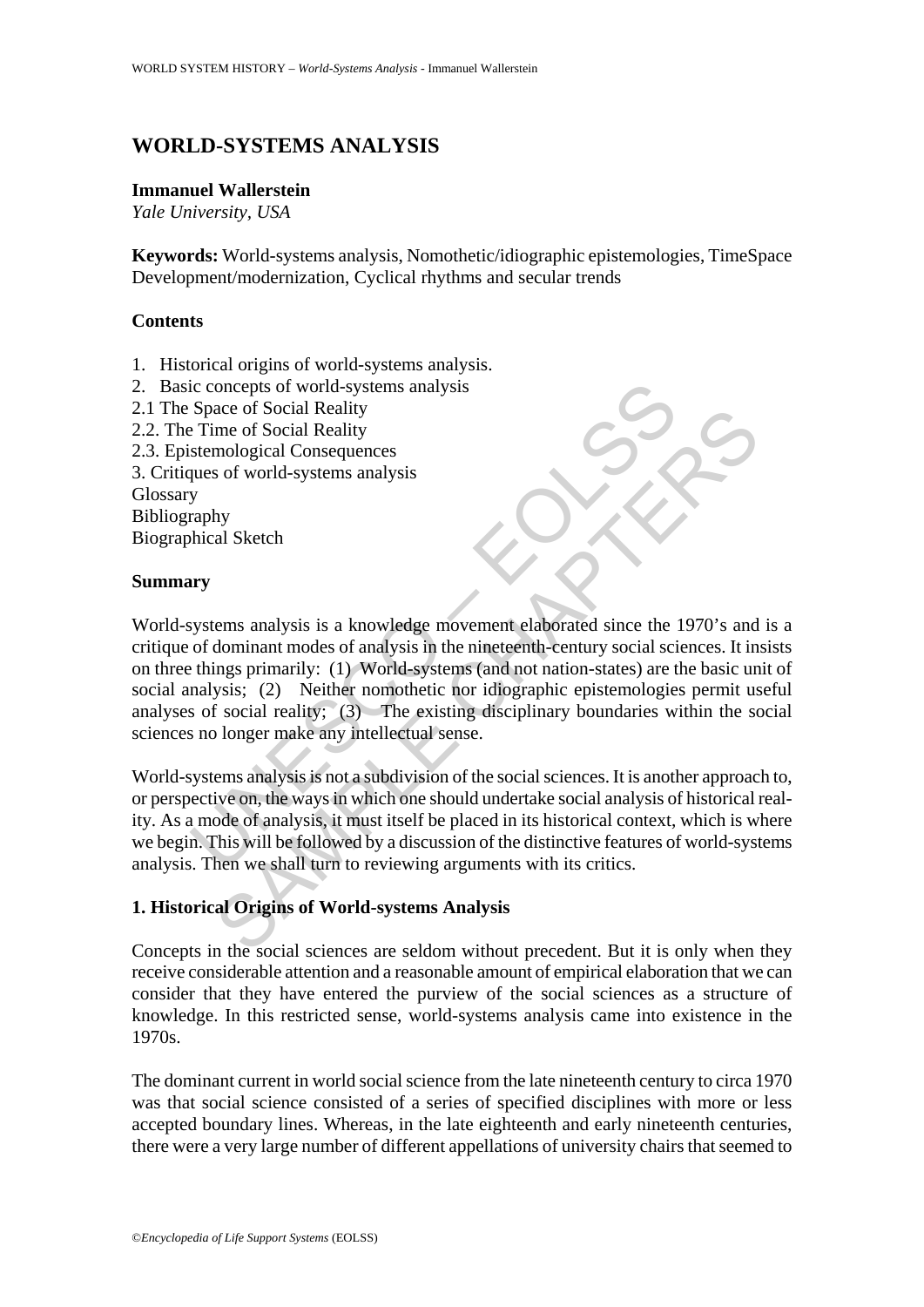cover matters we today call social science, this list began to be reduced to a select few. As of 1945, the standard list included anthropology, economics, political science, and sociology. The author would include history, even though many historians insisted that history was not a social science. The author would also include Oriental studies, although this was not widely accepted as a social science discipline. And, on the other hand, the author would not include psychology, because the object of psychology treats a different level of reality than social science. This, however, is controversial. This short list of names had become standard in most universities across the world as of 1945, but since then there has been a blossoming of other names, so that by 2000 it had become less clear that there was a standard list.

icula cleavages thought to be most impediated by ninetary and the measurement assument constant in the measurement of the most important by ninetenth-centity. Historians studied the past and economists, political seientist becauses moust in the method of method (decolonization) with the Vestern world and such the Mestern world the others; and the three presumed separate domain Historians studied the past and economists, political scientists The logic of the list that had evolved between 1850 and 1945 was that it reflected three intellectual cleavages thought to be most important by nineteenth-century scholars: past/present; the Western world/the others; and the three presumed separate domains of modernity. Historians studied the past and economists, political scientists, and sociologists studied the present. All four of these disciplines studied the Western world and anthropologists and Orientalists studied the "others." The anthropologists studied "primitive" societies, and the Orientalists studied non-Western "high civilizations." Finally, the study of the Western present was divided among the three domains into which, it was argued, all of the modern world had become differentiated: the market (economics), the state (political science), and civil society (sociology). As of 1945, the boundaries between the "disciplines" were considered quite firm intellectually, and they were reinforced organizationally.

This categorization was intellectually defensible in terms of the dominant social realities of the world from 1850 to 1945. But it began to fall apart after 1945 for two separate reasons which combined to undermine the schema. On the one hand, the geopolitical self-assertion (or reassertion) of the non-Western world (decolonization, national revolutionary movements, the Bandung conference of 1955) made it not very useful to Westerners to study these countries via the lens of either anthropology (with its traditional emphasis on "tribes" that had no "history") or Orientalism (with its traditional emphasis on philology and the analysis of esoteric non-Western, but essentialist and therefore unchanging, cultural patterns).

In the post-1945 period, historians, economists, political scientists, and sociologists were all encouraged to include the non-Western world in their domain of research. When that happened, anthropologists decided to abandon their exclusive concern with the non-Western world and study the cultural patterns of the Western world as well. And the Orientalists, under considerable political pressure, committed organizational suicide, for the most part renaming themselves (cultural) historians. The epistemological gap between studying the West and studying the "others" more or less ceased to exist.

The second new element was the enormous expansion of the world university system after 1945 in terms of numbers of universities, numbers of faculty, and numbers of students. For faculty and for doctoral candidates, this led to the search for more niches into which social scientists could claim a specialty, and for doctoral students an original topic of research. One way to do this was to add a second discipline's name as a modifying adjective to one's specialty (economic anthropology, social history, etc.) which expanded the domains of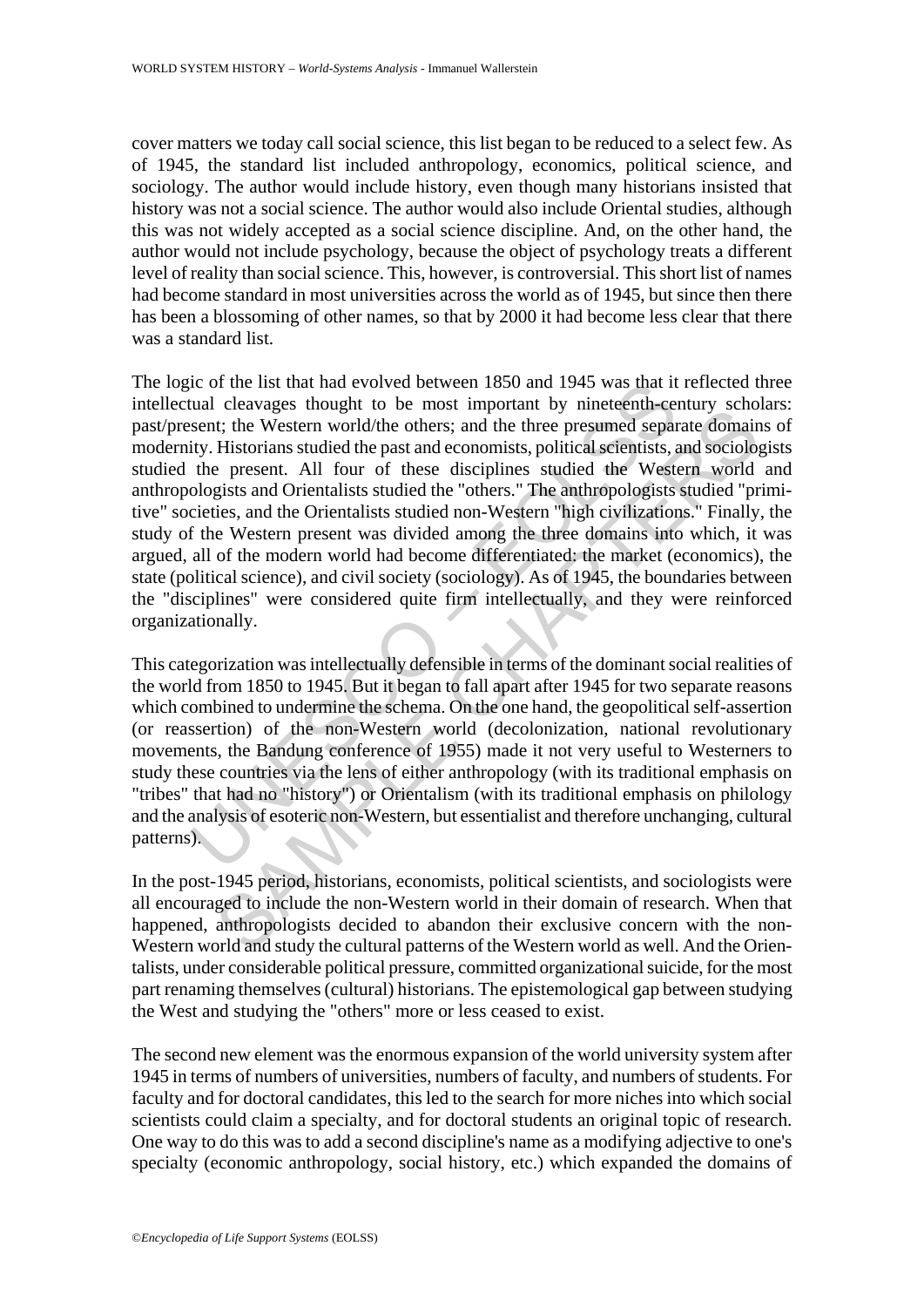acceptable research for persons in the separate disciplines. However, at the same time, it led to a breakdown of the disciplinary separations that had been predicated on presumably the radical distinctions between different spheres of social life.

The response to these two breakdowns of the logic of the distinctive disciplines was multiple. All sorts of concepts and methodological assumptions that had seemed so useful and so obvious now were open to reevaluation. One major way of handling some of these problems that obtained wide purchase from 1945 to about 1970 was the newly-fashionable concept of "modernization" built around a social process called "development." In one sense, modernization was not at all a new concept. It is easy to demonstrate that most of the great binary distinctions developed by nineteenth-century social scientists - status/contract, mechanical/organic solidarity, *Gemeinschaft/Gesellschaft*, traditional versus rational-legal legitimation, etc. - were after 1945 being simply collapsed into one overall category of traditional/modern.

tion, etc. - were after 1945 being simply collapsed into one over<br>anal/modern.<br>ment, which was of course an avatar of the eighteenth-century conc<br>virtues which made it into a useful operational tool for post-1945 s<br>one han modern.<br>
the was of course an avatar of the eighteenth-century concept of progues.<br>
the hand, it allowed the social scientist to distinguish between various kind<br>
thand, it allowed the social scientist to distinguish betwe Development, which was of course an avatar of the eighteenth-century concept of progress, had two virtues which made it into a useful operational tool for post-1945 social scientists. On the one hand, it allowed the social scientist to distinguish between various kinds of development - economic, political, social - and thereby maintain intact the classical distinction that undergirded the three great nomothetic disciplines of the social sciences. But on the other hand, it allowed the social scientist to overcome the Western world/"others" distinction now out of favor by adding the codicil that different countries were at different "stages" of development. This had the advantage of being universalist. The operations of all states worldwide were explained by the same concept of development and therefore were said to be pursuing the same trajectory or model of development. On the other hand, the states were also different (or particular) at the present time, because they were at different "stages" of the same developmental process. In addition, "development" had a third virtue. One could derive from its study useful parables for political advice: if "underdeveloped" countries copied the wisdom of "developed" ones, they would advance more rapidly along the universal path of societal development. As a result, the gap between the "developed" and the "underdeveloped" would inevitably close. In this way, modernization theory put forth a very optimistic view of the future of those states that were still poor and struggling.

This intellectual patchwork seemed for a while to be a promising solution to the intellectual and political issues of the post-1945 world. Within 20-25 years, however, it fell apart under multiple assaults. By 1970, it had become reasonably clear that the real-world gap between "developed" and "underdeveloped" countries, far from closing, was growing wider. The reinvigorated militancy of both women's movements and movements of ethnic/racial/national understrata found no explanatory or political berth within the framework of modernization theories, or at least none that these movements found useful. And the world revolution of 1968 threw the cozy dominance of modernization theories and theorists out of kilter altogether by challenging both their substantive and their methodological premises.

It is at this point that world-systems analysis presented itself as a knowledge movement that made a series of arguments which called into question first modernization theory and then, more fundamentally, the whole structure of the social sciences as they had been constructed in the nineteenth century. There were three basic elements to world-systems analysis. One had to do with space, one with time, and one with epistemology.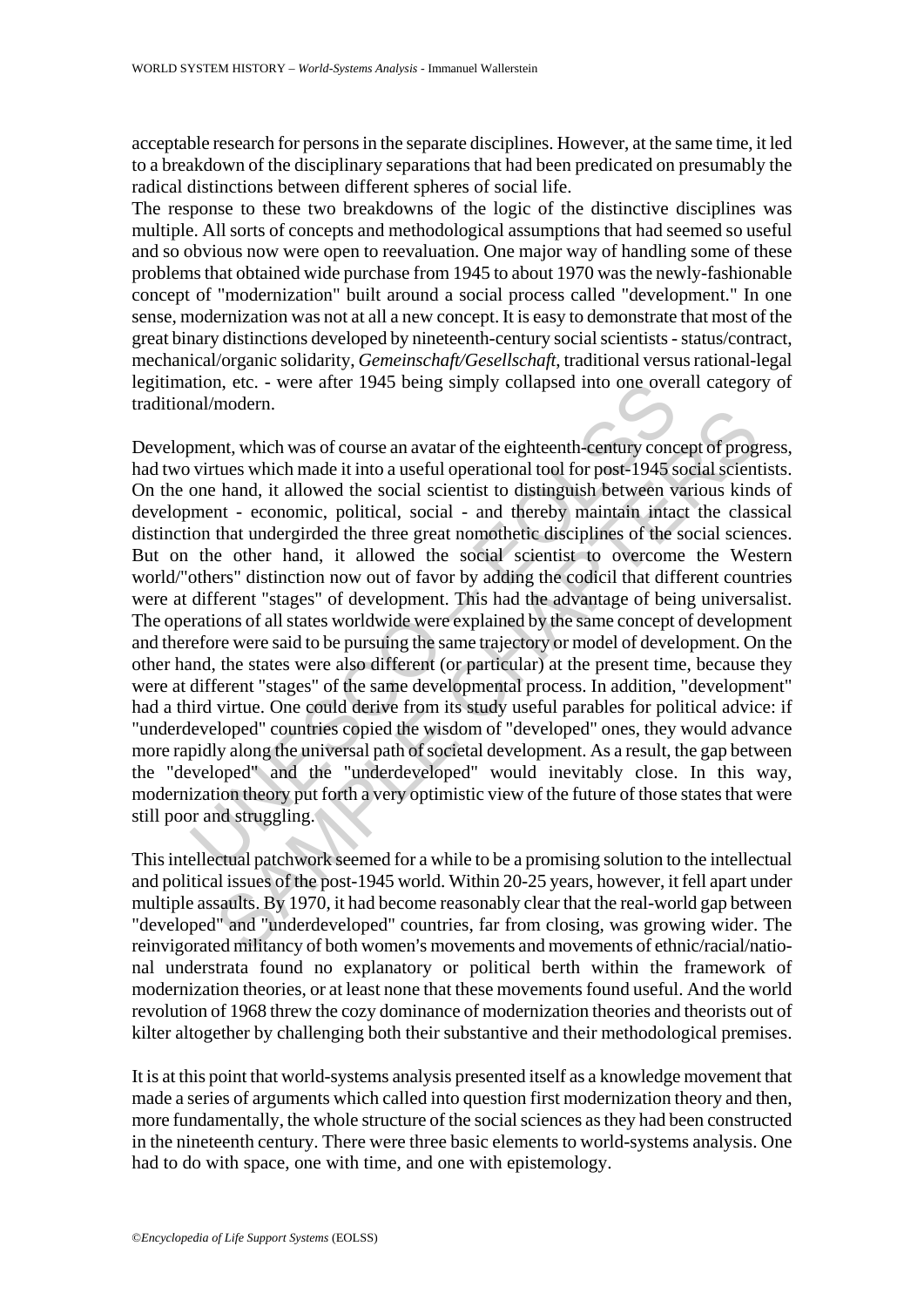- -
- -
- TO ACCESS ALL THE **14 PAGES** OF THIS CHAPTER, Visit[: http://www.eolss.net/Eolss-sampleAllChapter.aspx](https://www.eolss.net/ebooklib/sc_cart.aspx?File=E6-94-01)

#### **Bibliography**

Aronowitz, Stanley (1980), "A Metatheoretical Critique of Immanuel Wallerstein's *The Modern World-System*," *Theory and Society*, X, 503-520. [Discussion of culture and the world-system]

Arrighi, Giovanni (1994). *The Long Twentieth Century: Money, Power, and the Origins of Our Times*. London: Verso. [Historical and theoretical analysis of shifting emphases in the world-system from the thirteenth century to the present]

Braudel, Fernand (1979). *Civilisation matérielle, économie et capitalisme, XVe-XVIIIe siècles*, 3 tomes. Paris: Armand Colin.[Analysis of the early modern world conceived as a house with three stories – its material base, the systems of exchange, and capitalism (which is the anti-market) ]

Brenner, Robert (1977), "The Origins of Capitalist Development: A Critique of Neo-Smithian Marxism," *New Left Review*, No. 104, July-Aug., 25-92. [A Dobbsian Marxist attack on Paul Sweezy, Andre Gunder Frank and Immanuel Wallerstein for being "circulationist" in their analyses of capitalism]

**EXECTS ANTIFY THEOTES CONSTRANT (SET ALT ALT ALT AND THEORY CONDUCTS:**<br>
Theory and Society, X, 503-520. [Discussion of culture and the world-system] Giovanni (1994). The Long Twentieth Century: Money, Power, and the Orig<br> Stanley (1980), "A Metatheoretical Critique of Immanuel Wallerstein's The Modern W<br>stanley (1980), "A Metatheoretical Critique of Immanuel Wallerstein's The Modern W<br>ory and Society, X, 503-520. [Discussion of culture and Cameron, Rondo (1973). "The Logistics of European Economic Growth: A Note on Historical Periodization," *Journal of European Economic History*, XI. 1, Spring, 145-148. [A sketch of very long cycles in the modern world]

Chase-Dunn, Chris & Thomas D. Hall (1997), *Rise and Demise: Comparing World Systems*. Boulder, CO: Westview. [A comparison of the modern world-system with other previous world-systems]

Dehio, Ludwig (1948). *Gleichgewicht oder Hegemonie. Betrachtungen ûber ein Grundproblem den neueren Staatsgeschichte*. Krefeld: Verlag Scherpe. [A historical explanation of the balance of power mechanism in modern geopolitics]

Frank, André Gunder (1998). *ReOrient: Global Economy in the Asian Age*. Berkeley, Univ. of California Press. [A Sinocentric interpretation of world history over 5000 years, which denies the existence of a modern "break" explained by "capitalism" arising in Europe]

Hintze, Otto (1908-1909). *Historische und politische Aufsätze*. Berlin: Verlag Deutsche Bücherei. [Collection of essays on the primacy of politics in explaining world processes]

Kondratieff, Nikolaus D. (1926). "Die Lange Wellen der Konjunktur," *Archiv für Sozialwissenschaft und Sozialpolitik*, LVI, 573-609. [The classic essay in which Kondratieff lays out his explanation of long waves, with his data]

Lee, Richard E. & Immanuel Wallerstein, coords. (2004), *Overcoming the Two Cultures: Science versus the Humanities in the Modern World-System*. Boulder, CO: Paradigm Press. [Analysis of the invention of the concept of the two cultures and its questioning from various viewpoints in the last third of the twentieth century]

Modelski, George & William R. Thompson (1988). *Seapower in Global Politics, 1494-1993*. Seattle: Univ. of Washington Press [An analysis of modern geopolitics and its cycles, placing particular emphasis on the importance of seapower].